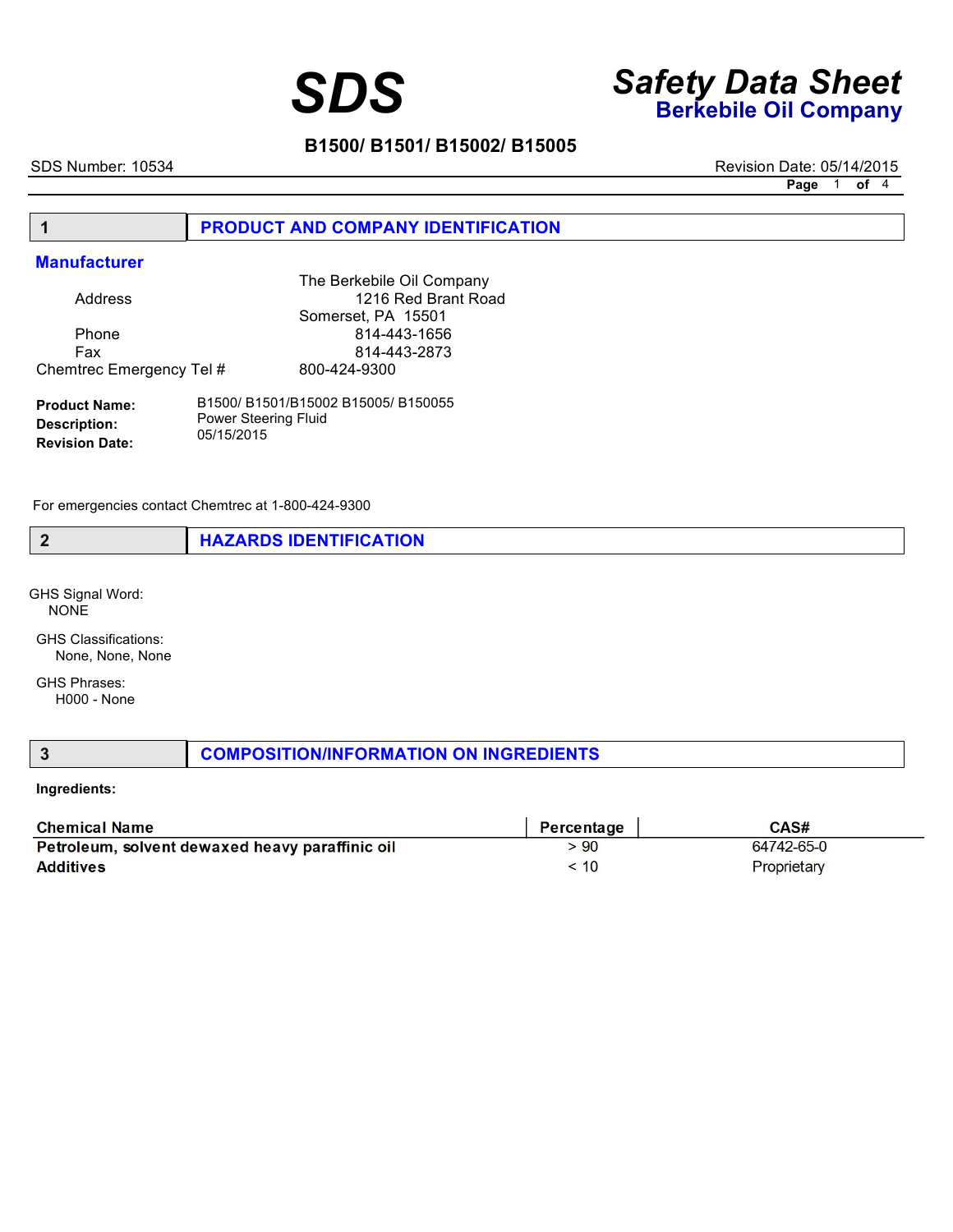# *Safety Data Sheet SDS* **Berkebile Oil Company**

## **B1500/ B1501/ B15002/ B15005**

SDS Number: 10534 **B150055** Revision Date: 05/14/2015

**Page** 2 **of** 4

|                      | <b>FIRST AID MEASURES</b>                                                                                            |
|----------------------|----------------------------------------------------------------------------------------------------------------------|
| Inhalation:          | If symptoms develop, move victim to fresh air.<br>If symptoms persist, obtain medical attention.                     |
| <b>Skin Contact:</b> | Wash with soap and water.<br>Remove contaminated clothing and wash before reuse.<br>Get medical attention if needed. |
| <b>Eve Contact:</b>  | Flush with water for several minutes.<br>If effects occur, consult a physician.                                      |
| Ingestion:           | Rinse mouth with water.<br>If symptoms develope, obtain medical attention.                                           |

## **5 FIRE FIGHTING MEASURES Flash Point:** 148.9 C (300 F) **Flash Point Method:** PMCC

Use dry powder, foam, or carbon dioxide fire extinguishers. Water may be ineffective in fighting an oil fire unless used by experienced fire fighters.

## **6** ACCIDENTAL RELEASE MEASURES

Contain spilled material. Collect in suitable and properly labeled containers. Pick up excess with inert absorbent material Keep away from drains and ground water.

|                              | <b>HANDLING AND STORAGE</b>                                  |
|------------------------------|--------------------------------------------------------------|
| <b>Handling Precautions:</b> | Avoid contact with eyes, skin, or clothing.                  |
|                              | Keep away from sources of ignition.                          |
|                              | Handle with care and avoid spillage on the floor (slippage). |
| <b>Storage Requirements:</b> | Keep away from sources of ignition.                          |

|                                   | <b>EXPOSURE CONTROLS/PERSONAL PROTECTION</b>                                          |
|-----------------------------------|---------------------------------------------------------------------------------------|
| <b>Engineering Controls:</b>      | All ventilation should be designed in accordance with OSHA standard (29 CFR 1910.94). |
| <b>Personal Protective Equip:</b> | Use of safety glasses and gloves are recommended.                                     |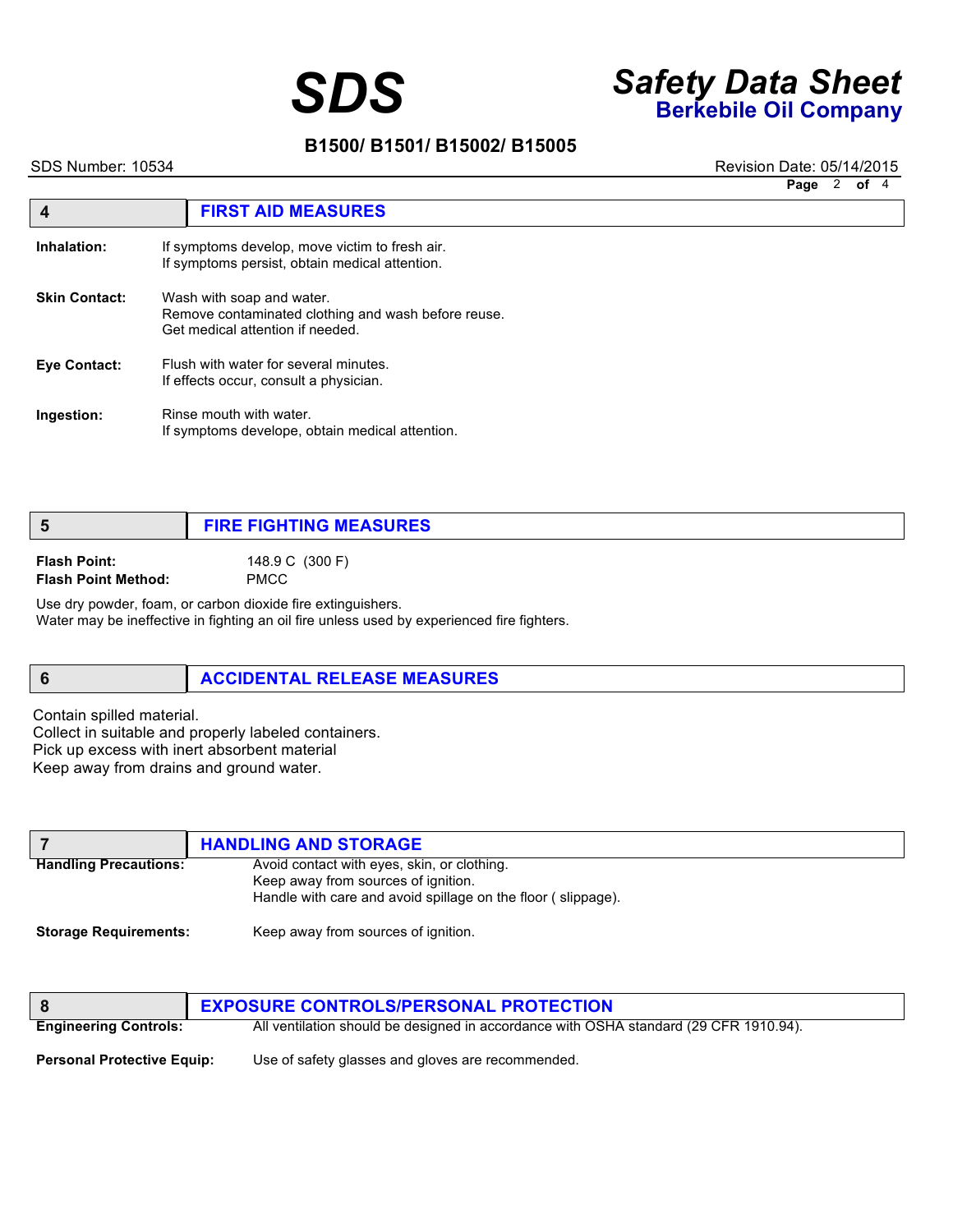# *Safety Data Sheet SDS* **Berkebile Oil Company**

## **B1500/ B1501/ B15002/ B15005**

SDS Number: 10534 **B150055** Revision Date: 05/14/2015

| Page | 3 | оf | $\overline{4}$ |
|------|---|----|----------------|
|------|---|----|----------------|

| 9                                                              |                             | PHYSICAL AND CHEMICAL PROPERTIES |              |  |
|----------------------------------------------------------------|-----------------------------|----------------------------------|--------------|--|
| Appearance:<br><b>Physical State:</b><br><b>Boiling Point:</b> | Amber<br>Liguid<br>$>425$ F | Solubility:                      | Nil in water |  |

|                             | <b>STABILITY AND REACTIVITY</b>            |
|-----------------------------|--------------------------------------------|
| <b>Stability:</b>           | Product is stable under normal conditions. |
| <b>Conditions to Avoid:</b> | High temperatures and open flame.          |

| TOXICOLOGICAL INFORMATION |
|---------------------------|
|                           |

Repeated skin contact with this product may cause dermatitis or an oil acne.

No test data available on product.

No component is listed as a carcinogen, mutagen, or teratogen.

LD50 / LC50 - No data available

Avoid exposing to the environment, no specific aquatic data available

## **13 DISPOSAL CONSIDERATIONS**

Dispose of in accordance with local regulations. Do not flush to surface water or drains

|  |  | <b>TRANSPORT INFORMATION</b> |
|--|--|------------------------------|
|--|--|------------------------------|

Not regulated by DOT

This material or all of its components are listed on the Inventory of Existing Chemical Substances under the Toxic Substances Control Act (TSCA).